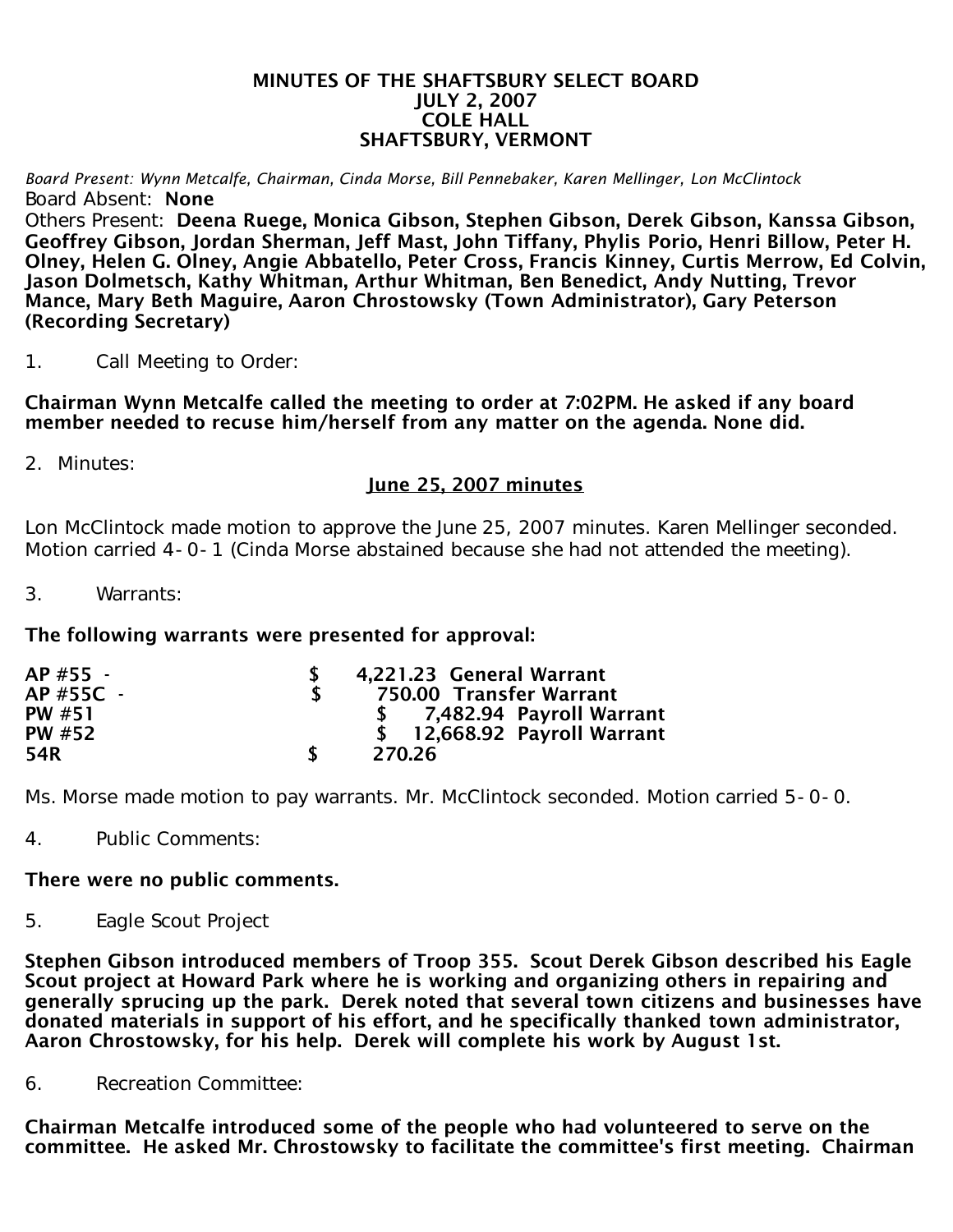Metcalfe expressed the hope that the committee would report back to the board in a couple of months with new and creative ideas about things the town could do during the next decade. It was suggested that surveying town residents and speaking with small groups might help to stimulate thinking.

Chairman Metcalfe indicated that a selectboard liaison would be identified at the next meeting.

7. Facilities Committee:

Chairman Metcalfe introduced some of the people who had volunteered to serve on the committee, and hoped that committee would explore what kind of facilities the town will need during the coming years. He encouraged the committee to think big.

Issues raised included where the town garage would be best located and how to address the repairs to Cole Hall.

Chairman Metcalfe asked Mr. Chrostowsky to facilitate the first meeting of the committee and indicated that a selectboard liaison would be identified at the next meeting.

8. Traffic Study RFP:

Mr. Chrostowsky indicated that the town should decide on a consultant for the traffic study by the end of July and Jeff Mast of Bennington County Regional Commission (BCRC) indicated that he had funds available to provide oversight for issuing an RFP. Mr. Chrostowsky indicated that the study would look at traffic issues related to both Airport Road and the center of town.

Ms. Morse made motion for the town to contract with BCRC to facilitate the traffic study. Ms. Mellinger seconded. Motion carried 5-0-0.

9. Mechanical Bull Contract:

### Chairman Metcalfe reported that David Newell and Rob Woolmington had reviewed the contract and approved it.

## Concerns were raised about the scope of liability insurance and the efficacy of a bull rider's waiver.

Ms. Morse made motion to approve the contract. Ms. Mellinger seconded. Motion carried 5-0-0.

10. Retirement Plan:

Ms. Morse made a motion to offer VMERS DB Group B to all eligible employees effective July 1<sup>st</sup>, 2008. Mr. McClintock seconded. Motion carried 5-0-0.

11. Diesel Fuel Contract:

#### Mr. Chrostowsky reported that one bid had been received for diesel fuel at a fixed price of \$2.728 per gallon. He reported that the current variable rate contract with John Ray had averaged \$2.35 per gallon and the current price is \$2.44.

Mr. McClintock made motion to approve a one year contract with the current diesel fuel provider. Ms. Morse seconded. Motion carried 5-0-0.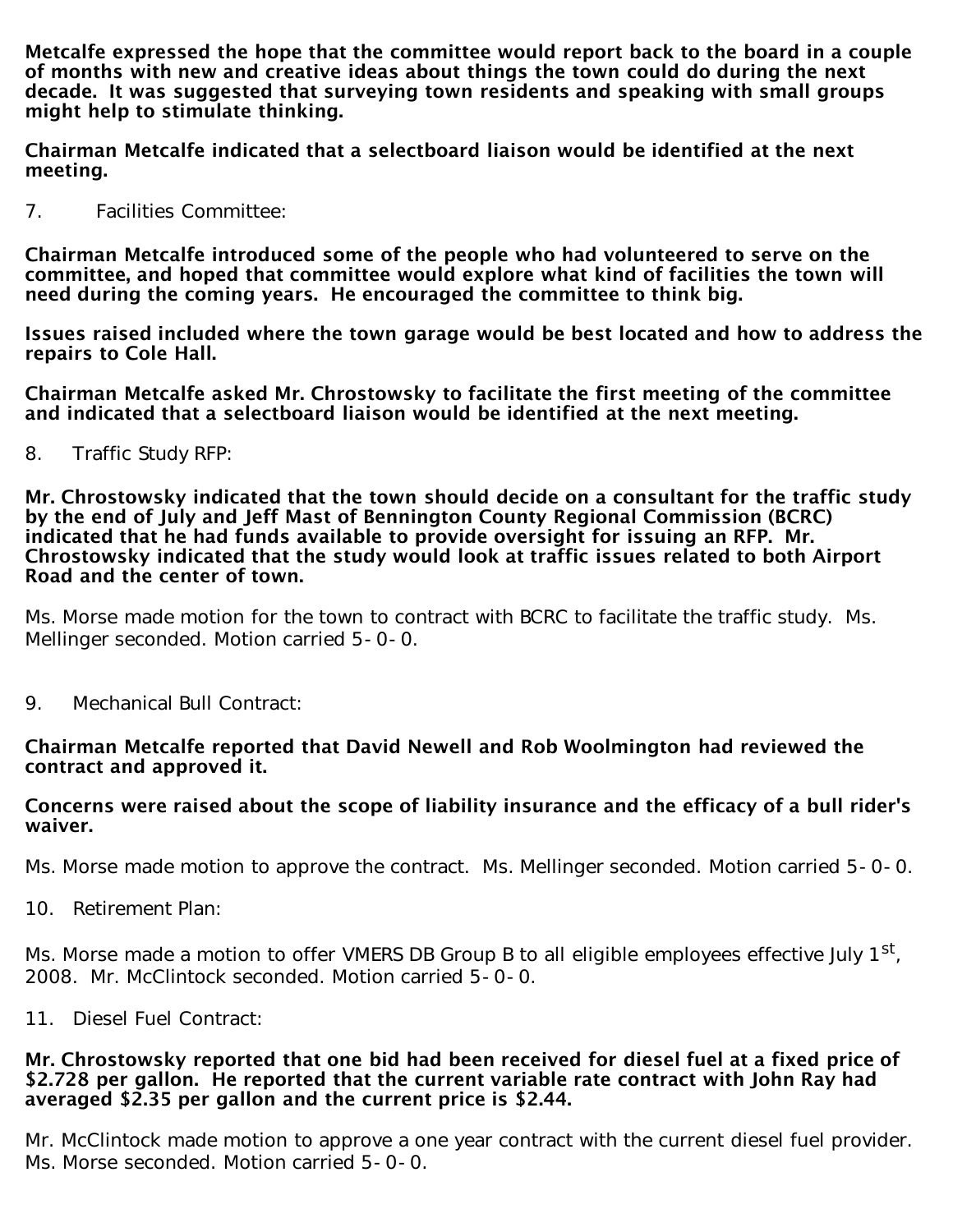12. Bennington Banner Editorial:

Chairman Metcalfe read the June 21st Bennington Banner editorial which expressed the opinion that the selectboard had violated the spirit of the public meetings act during its selection of a board replacement for Jim Mead. Bill Pennebaker stated that he agreed that the closed discussion violated the spirit of the public meetings act.

Mr. Chrostowsky noted that he sought advise before the replacement process started and the secretary of state's office indicated that having public interviews of the candidates, the board holding private discussions, and then voting in public was a reasonable process. He added that town attorney Rob Woolmington stated that this process was standard practice. Mr. Pennebaker stated that it would have better to have the public vote when the public was likely to be present.

Ms. Mellinger noted that the public did not ask questions during the public interviews, and Mary Beth Maguire related that she didn't know that the public was permitted to ask questions of the candidates at that time. Chairman Metcalfe indicated that, while he didn't specifically ask for public questions, the public could have asked questions during the interviews.

In response to a question from Phylis Porio, Chairman Metcalfe reported that the first vote, after Ms. Porio was nominated to replace Jim Mead, was Chairman Metcalfe and Ms. Morse in favor, Ms. Mellinger against, and Mr. Pennebaker abstaining. A second vote, after the nomination of Lon McClintock, was unanimously in favor.

Ms. Morse stated that, after the first vote, the board probably should have brought the matter before the town for a vote. She indicated that the board should have shelved its concern about the time and expense of an election.

13. TAM Stipulation:

Chairman Metcalfe reported that Rob Woolmington did not find any problems with the stipulation. Chairman Metcalfe then relinquished the chair to Ms. Morse.

Mr. McClintock expressed the opinion that the stipulation was a relief to the community and congratulated the parties for settling the dispute.

Ed Colvin expressed the opinion that price paid for the Biddy property seemed excessive. Peter Cross expressed concern about the impact of such a price on the valuation of town properties. Mr. Pennebaker noted that the land involved is zoned industrial which may enhance the value.

When asked why the board needed to vote on the stipulation, it was explained that the town was a nominal party and the vote would permit the court to forgo a hearing.

Art Whitman noted that the stipulation brought the legal appeals related to TAM and Mr. Biddy to an end; he asked if someone else could enter and revive those actions. There was a general sense that those legal appeals would end when the stipulation was approved.

Wynn Metcalfe, speaking from the audience as a local taxpayer, read a statement in which he expressed the opinion that Mr. Biddy brought on the legal fray, and raised moral and environmental issues in a kind of chess game, with the ultimate goal of cashing in. Mr. Metcalfe wondered if Mr. Biddy would pay the town back for the money it spent during the process.